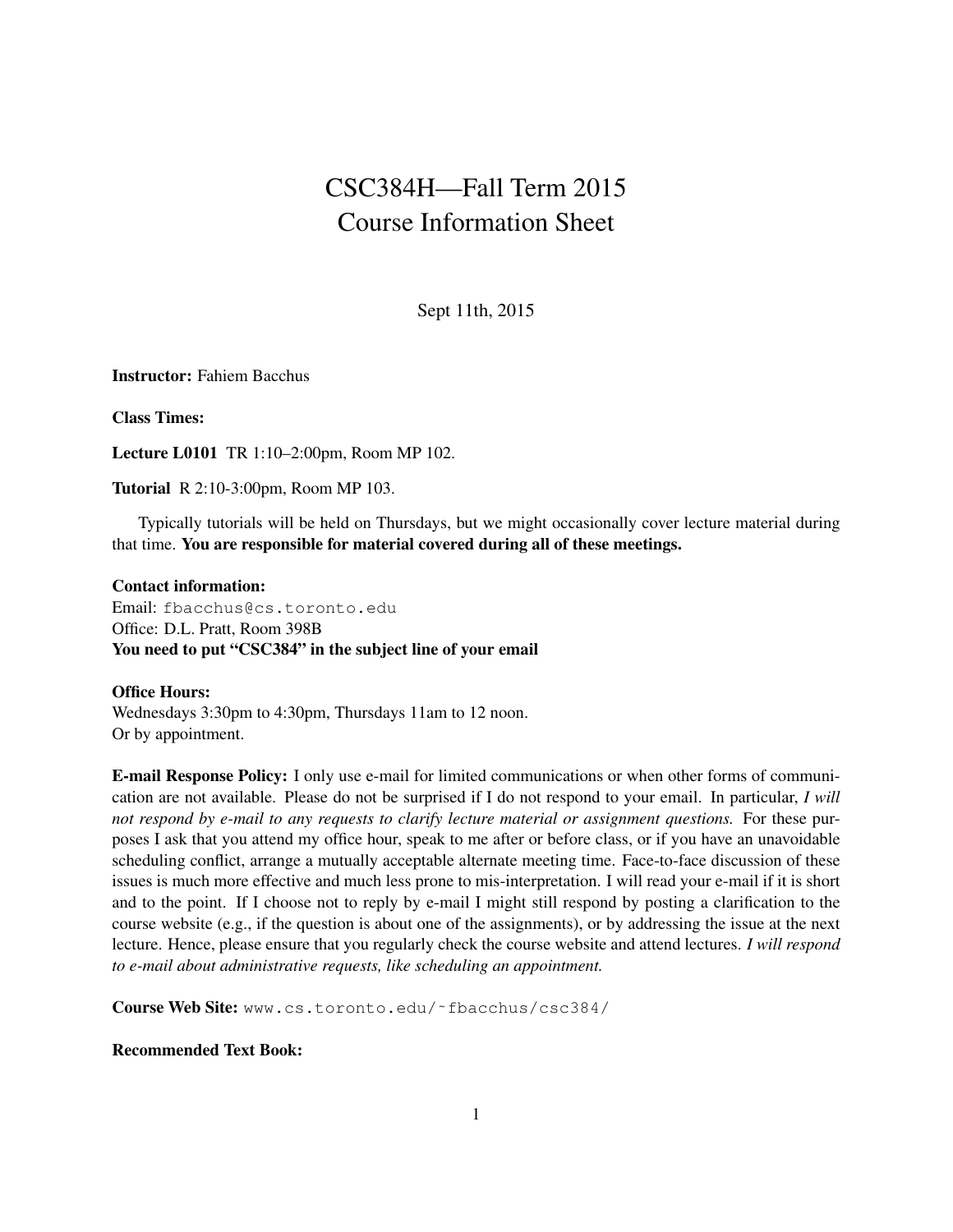- 1. *Artificial Intelligence: A Modern Approach, 3rd Ed. (2009), Russell & Norvig*. This is the most popular textbook on Artificial Intelligence, and it provides a good introduction to a wide range of topics. I will indicate the sections that are most related to the lecture material as we proceed in the course. You do not have to purchase the book, but it can be useful to do so. There is also a good website for the book that has various other educational resources. http://aima.cs.berkeley.edu/
- 2. Another recent text book that is quite good and might be useful is *Artificial Intelligence Foundations of Computational Agents (2010), Poole & Macworth*. The website for this book is http://artint.info/ Note: the text is available on-line.
- 3. Finally, a number of on-line introduction to AI course have been developed. For example, search for the introduction to Artificial Intelligence course at https://www.udacity.com/courses/

In general, however, you should be able to understand the material presented in the course by attending the lectures, reviewing the course slides, doing the assignments, and asking me questions during my office hours or during lectures.

## Outline:

- Search: Heuristic Search, Game-Tree Search, Backtracking Search.
- Logical Representations and Reasoning: First-Order Logic, Unification and Resolution.
- Automated Planning.
- Probabilistic representations and reasoning: Bayes Nets, Variable Elimination.

Prerequisites: Some background in probabilities or statistics (STA247H/STA255H/STA257H). Some knowledge of functional programming and logic programming is useful (CSC324H). However, the programming assignments will now be done in Python. There is also a CGPA requirement of 3.0.

## Evaluation:

- 45%: 3 Assignments worth 15% each. These assignments will involve some programming as well as some written questions.
- 15%: Midterm Exam worth 15%.
- 40%: Final Exam worth 40%. The exam will cover all of the course material. You must obtain a mark of at least 40% on the final exam to pass the course.

Assignment Late Policy: No late assignments will be accepted unless there is a legitimate and documented medical excuse. Please note that there is a standard medical excuse form that needs to be filled in by a doctor.